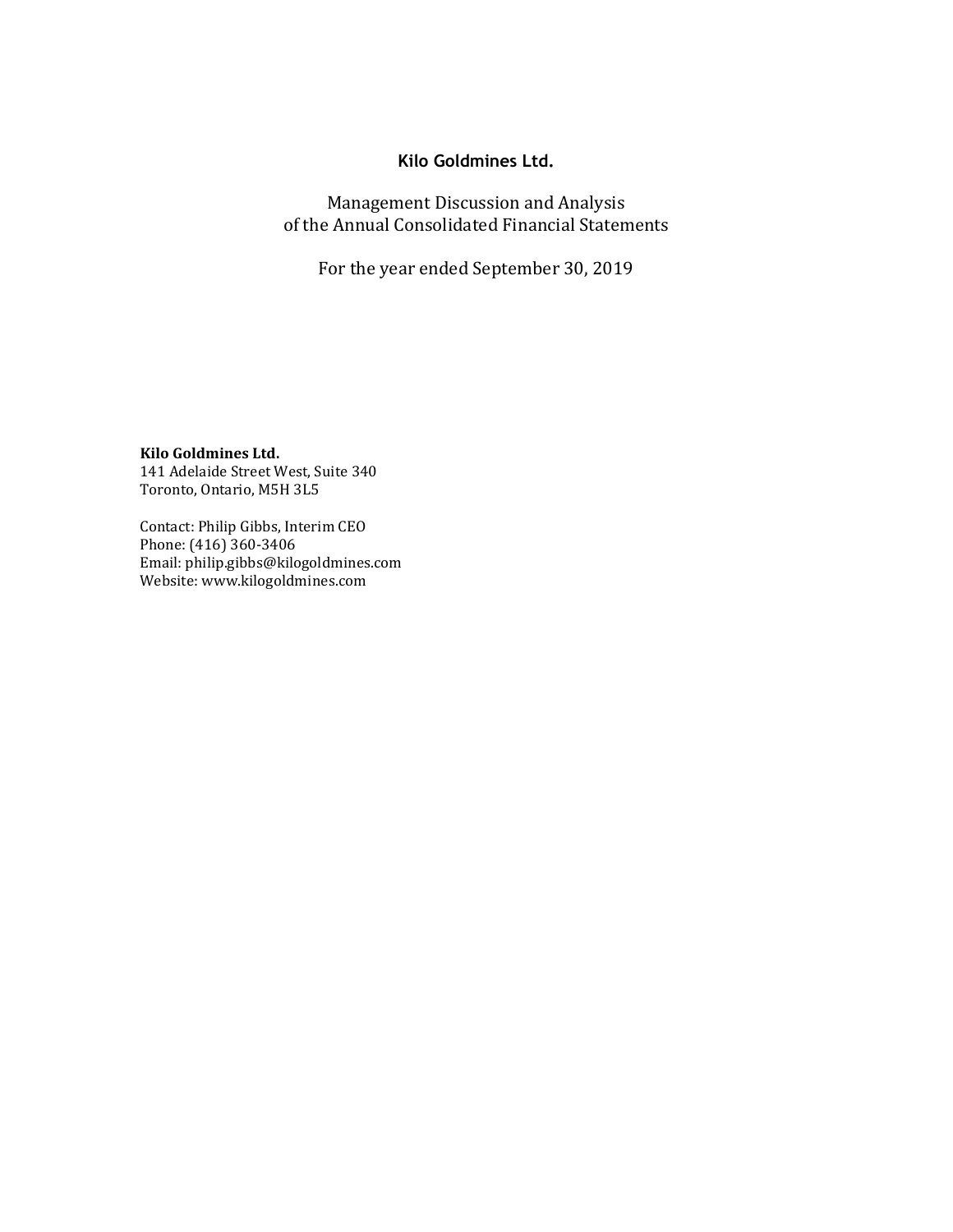## **KILO GOLDMINES LTD. MANAGEMENT DISCUSSION & ANALYSIS For the year ended September 30, 2019**

*This Management Discussion and Analysis ("MD&A") of Kilo Goldmines Ltd. ("Kilo" or the "Company") is prepared as at January 23, 2020 and provides an analysis of the Company's performance and financial condition for the year ended September 30, 2019 ("the Period").* 

*This MD&A should be read in conjunction with the Company's audited Annual Consolidated Financial Statements for the year ended September 30, 2019, including the related note disclosure. The financial statements are presented for the period October 1, 2018 to September 26, 2019 on a consolidated basis with its wholly owned subsidiaries Kilo Goldmines Inc. ("Kilo Inc.") and Kilo Isiro Atlantic Ltd. and the 71.25% subsidiary KGL Somituri SARL, and its 49% equity interest in Isiro (Jersey) Limited and KGL Isiro SARL, and as a single entity subsequent to disposition of the subsidiaries on September 27, 2019 to September 30, 2019. The financial statements are prepared in accordance with International Financial Reporting Standards ("IFRS"). All dollar figures included therein and in the following discussion and analysis are quoted in the functional currency of Canadian dollars unless otherwise specified. Additional information relevant to the Company's activities can be found on SEDAR at www.sedar.com or the Company's website at [www.kilogoldmines.com](http://www.kilogoldmines.com/) .*

*This MD&A may contain forward-looking statements that are based on the Company's expectations, estimates and projections regarding its business and the economic environment in which it operates. These statements speak only as of the date on which they are made, are not guarantees of future performance, and involve risks and uncertainties that are difficult to control or predict. Examples of some of the specific risks associated with the operations of the Company are set out below. Actual outcomes and results may differ materially from those expressed in these forward-looking statements and readers should not place undue reliance on such statements.*

### **Executive Summary**

Kilo Goldmines Ltd. ("Kilo", "the Company") is a junior resource company which until September 27, 2019 held gold exploration properties in the Democratic Republic of the Congo ("DRC").

In August 2018, the Company entered into a secured credit facility with its major shareholder, Resolute (Treasury) Pty Ltd ("Resolute"), from which A\$750,000 was drawn down. Under the terms of the credit facility, the principal plus accrued interest was repayable on March 14, 2019. Neither the principal nor any of the interest was repaid, and discussions with Resolute to settle the debt were unsuccessful. The board of directors of Kilo investigated alternatives for funding the repayment and settlement of the Resolute loan and the funding of the Somituri property licence fees and general working capital. These alternatives included debt and equity financing, asset sales and divestitures, mergers and joint ventures. The board of directors was not successful in consummating a suitable transaction, and on September 12, 2019 the Company entered into an agreement of consensual realization against the secured assets. Pursuant to the agreement, all rights of Resolute under the delinquent credit facility provided to Kilo and Kilo Goldmines Inc. and related security were assigned from Resolute to Loncor Resources Ltd. ("Loncor") On September 27, 2019 Loncor realized on the security solely against all shares of former subsidiary Kilo Inc. in full satisfaction of all amounts owing under the credit facility. Following the transaction, Kilo has ceased to own any mineral property interests or other assets in the Democratic Republic of Congo.

In consideration for Kilo cooperating and assisting Loncor in the security realization process, Kilo received a cash payment of C\$130,000 from Loncor. Kilo has also received unsecured loans for working capital purposes from Loncor and an arm's length third party in the amount of C\$65,000 each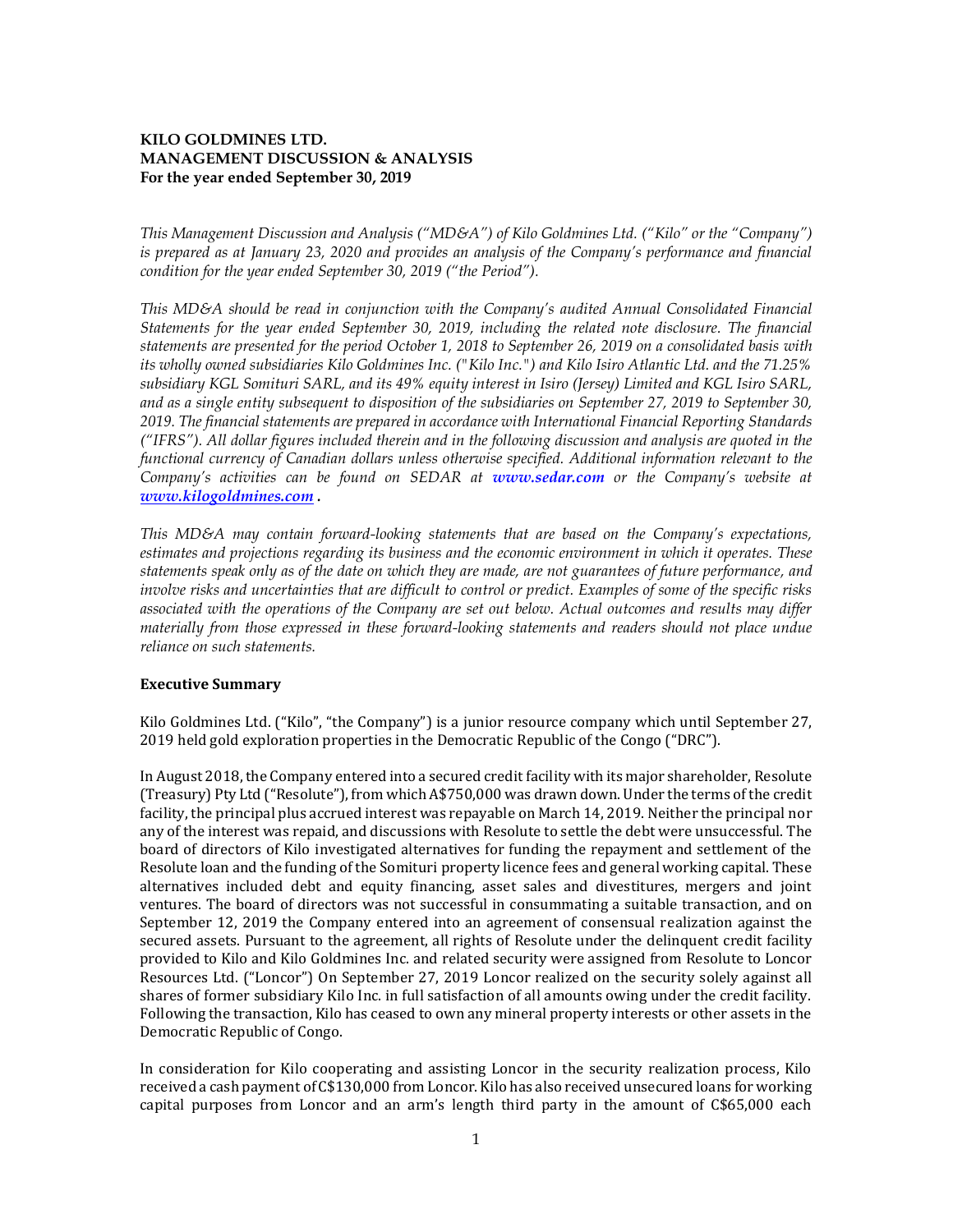(C\$130,000 in the aggregate) bearing interest at 8% per annum and repayable 12 months from the date of the loan. Subject to receipt of all required regulatory approvals, Kilo will have the option on maturity to convert all or any part of the outstanding principal amount and accrued and unpaid interest thereon into common shares of Kilo based on the then current market price.

Kilo intends to initiate a search for suitable assets or businesses to merge with or acquire to maximize value for shareholders.

### **Principal Business and Corporate History**

Kilo Goldmines Ltd. is an Ontario corporation which commenced operations on March 20, 2009. A predecessor corporation, Kilo Goldmines Inc. ("Old Kilo"), commenced operations in January 2006. Prior to March 20, 2009, Kilo Goldmines Ltd. was known as Blue Ribbon Capital Corporation ("Blue Ribbon"), a Capital Pool Company as defined by the TSX Venture Exchange.

To date, the Company has not generated revenues.

### **Amalgamation**

On September 27, 2007, Old Kilo announced that it had entered into a Letter Agreement (the "Agreement") with Blue Ribbon, a public corporation formed as a capital pool company. Pursuant to the Agreement, Blue Ribbon was able to acquire all of the issued and outstanding shares of Old Kilo (the "Going Public Transaction").

On March 20, 2009, pursuant to the Agreement, Old Kilo amalgamated with Blue Ribbon's whollyowned subsidiary. Completion of the transaction constituted Blue Ribbon's qualifying transaction. The shareholders of Old Kilo held the majority of the outstanding shares of the Company following the transaction, and accordingly, the transaction has been accounted for as a reverse takeover. Since Blue Ribbon's operations do not constitute an economic unit, the transaction has been accounted for as a capital transaction.

On April 21, 2009, the common shares of the Company began trading on the TSX Venture Exchange under the symbol "KGL".

At the Interim and Special Meeting of the Company held on March 6, 2014, shareholders approved a resolution providing for the consolidation of issued and outstanding shares on the basis of one (1) post-consolidation common share for up to every ten (10) pre-consolidated common shares, with the ratio to be determined and implemented by the Company's Board of directors. The Board effected a one for ten (1:10) share consolidation on March 28, 2014 and the Company's shares commenced trading on December 31, 2014 on a consolidated basis under the new CUSIP number 49427Y503. The Company continues trading under the KGL symbol.

#### **Overall Performance**

Prior to the agreement of consensual realization against the Company's assets, the Company had been in care and maintenance mode. A total cost of \$937,487 was incurred relating to the exploration properties in the year ended September 30, 2019 (2018: \$1,604,185), which is charged to operations as incurred. The comprehensive loss for the year ended September 30, 2019 was \$709,800 compared to a loss of \$2,283,431 for the comparable period in 2018.

### **Capital Stock and Financing**

On August 7, 2018 the Company announced that it and its direct subsidiary, Kilo Goldmines Inc., had entered into a loan agreement for an A\$750,000 secured term credit facility from major shareholder Resolute (Treasury) Pty Ltd ("Resolute"), a subsidiary of ASX-listed Resolute Mining Limited which is headquartered in Perth, Australia.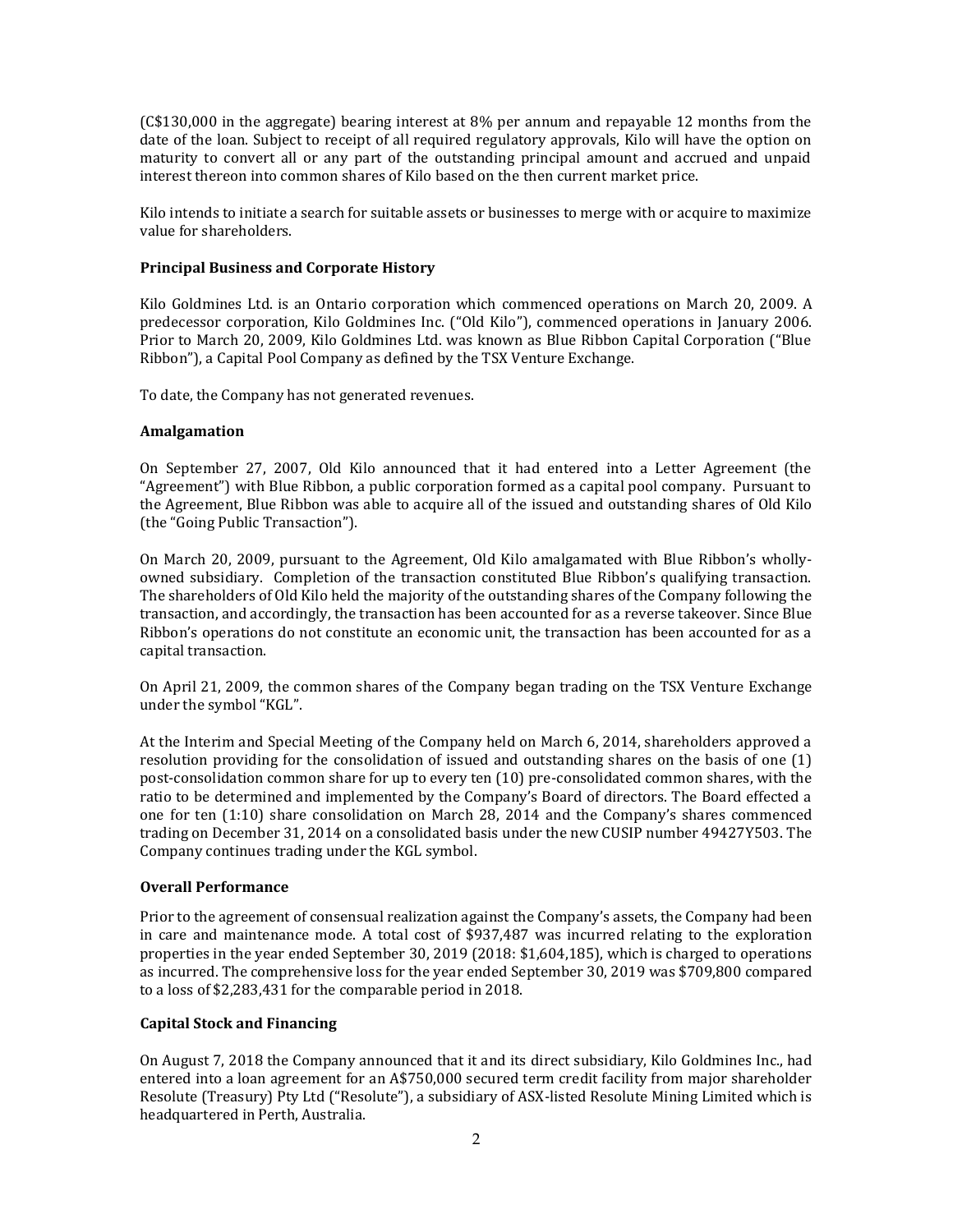The credit facility was secured against all assets and undertaking of the Borrowers, including a pledge of the shares of Kilo Inc. to Resolute. Draws under the credit facility were subject to interest at the rate of 10% per annum (subject to reduction at the discretion of Resolute), with an initial repayment date of December 14, 2018 (subject to the right of the Borrowers to extend repayment for a period of 30 days in certain circumstances). A\$500,000 of the credit facility was drawn down upon the satisfaction of all the loan conditions during August 2018. A further A\$250,000 was advanced in December 2018 at which time repayment of the full loan was extended for a period of three months to March 14, 2019, with a subsequent request for a further 30 day extension.

On September 12, 2019 the Company entered into an agreement of consensual realization against the secured assets. Pursuant to the agreement, all rights of Resolute under the delinquent credit facility provided to Kilo and Kilo Goldmines Inc. and related security were assigned from Resolute to Loncor Resources Ltd. ("Loncor") On September 27, 2019 Loncor realized on the security solely against all shares of former subsidiary Kilo Inc. in full satisfaction of all amounts owing under the credit facility, resulting in the disposition of Kilo Goldmines Inc. and its subsidiaries.

No other financing activity was conducted in the year ended September 30, 2019. The most recent prior financing activity occurred during the year ended September 30, 2016.

### **EXPLORATION AND OPERATIONS**

The Company's Somituri and Isiro exploration properties were disposed of in September 2019 under the agreement of consensual realization of assets, and the Company holds no exploration assets at present.

Exploration and evaluation expenditures incurred to maintain the properties in care and maintenance prior to disposition amounted to \$937,487 for the year ended September 30, 2019 (2018 – \$1,604,185)

#### **RESULTS OF OPERATIONS**

The Company does not generate revenues from operations. Costs related to the acquisition and exploration and evaluation of mineral properties incurred prior to the establishment of technical feasibility and commercial viability of extracting mineral resources and prior to a decision to proceed with mine development are charged to operations as incurred, as are regulatory and other expenditures incurred to maintain the administrative infrastructure required to operate in Canada. The Company recorded a gain of \$830,331 upon loss of control of its subsidiaries.

#### **Summary of Quarterly Results**

The following table sets out selected consolidated quarterly information for the preceding eight quarters:

| <b>Financial Year:</b>           | 2019 |             |       | 2018  |       |       |        |       |
|----------------------------------|------|-------------|-------|-------|-------|-------|--------|-------|
| \$'000                           | Sept | <b>June</b> | Mar   | Dec   | Sept  | June  | Mar    | Dec   |
|                                  | 2019 | 2019        | 2019  | 2018  | 2018  | 2018  | 2018   | 2017  |
| Net revenues                     | Nil  | Nil         | Nil   | Nil   | Nil   | Nil   | Nil    | Nil   |
| Gain/(Loss) before other items   | 676  | (227)       | 727`  | (344) | (444) | (434) | (960)  | (465) |
| Currency translation adjustment  | (95) | (8)         | (9)   | 23    | (20)  | 18    | 12     | 10    |
| Comprehensive Gain/(Loss)        | 581  | (235)       | (735) | (321) | (464) | (416) | (948)  | (455) |
| Loss per share basic and diluted |      |             |       |       |       |       | (0.01) |       |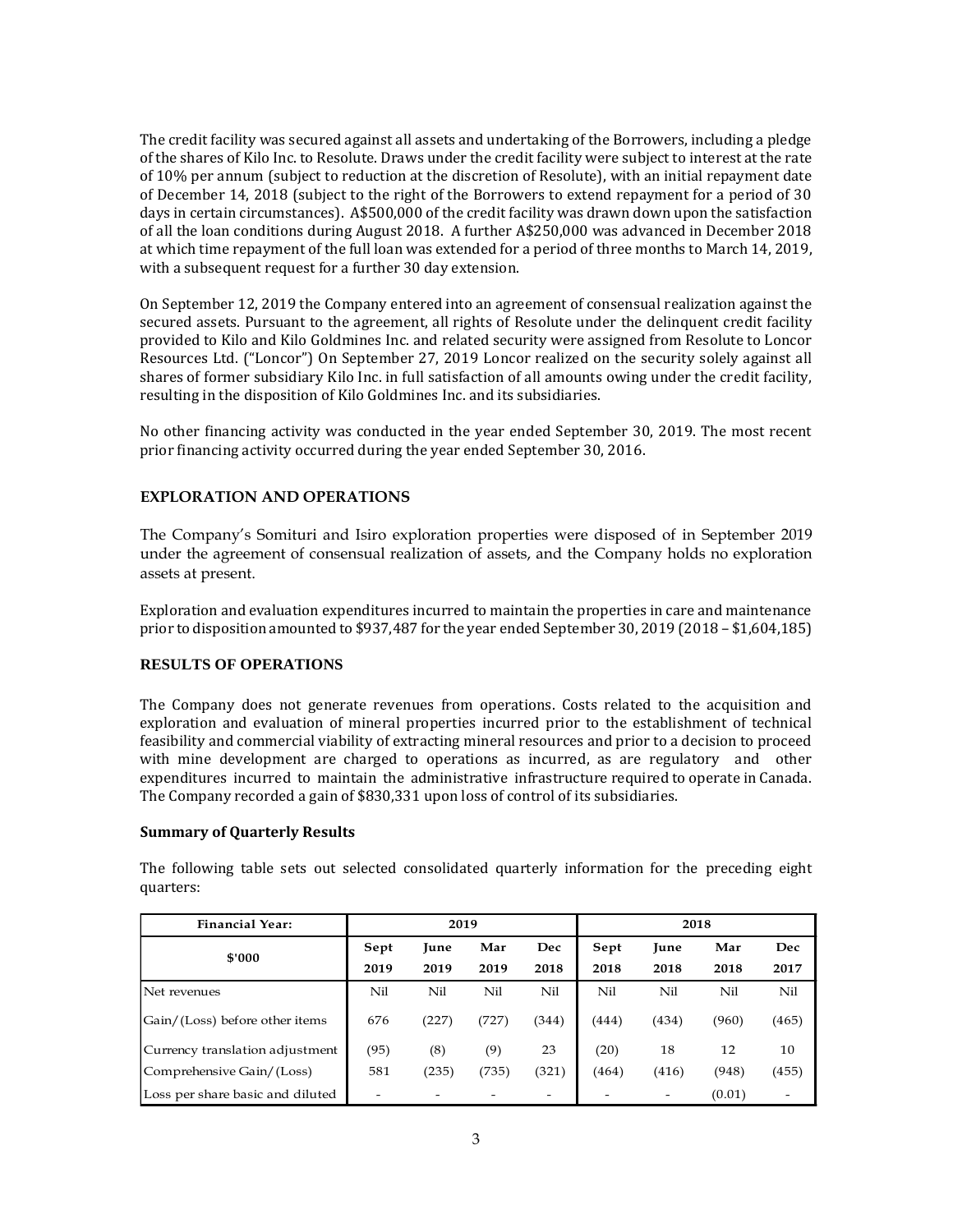#### **Factors Affecting Quarterly Results**

Quarterly fluctuations mainly reflect the level of exploration activity, the expensing of stock based compensation, foreign exchange fluctuations arising from movements of the CAD exchange rate against the Unites States dollar, and in the September 2019 quarter the gain recorded on loss of control of subsidiaries. Other administrative cost variations are generally not significant.

The operating loss for the year ended September 30, 2019 together with the prior year comparatives are detailed in the table which follows:

|                                                                                                | Years ended |               |  |
|------------------------------------------------------------------------------------------------|-------------|---------------|--|
|                                                                                                | 30-Sep-19   | 30-Sep-18     |  |
| Amortization                                                                                   | 28,354      | 29,838        |  |
| Disposal of assets                                                                             |             | (1,220)       |  |
| Foreign exchange                                                                               | (48, 117)   | (64, 677)     |  |
| Office and miscellaneous                                                                       | 28,601      | 126,040       |  |
| Management and consulting fees                                                                 | 144,000     | 128,500       |  |
| Professional fees                                                                              | 108,017     | 144,031       |  |
| Directors' fees                                                                                | 115,000     | 190,000       |  |
| Shareholder communication                                                                      | 3,548       | 54,558        |  |
| Transfer agent and regulatory fees                                                             | 39,390      | 36,782        |  |
| Travel and promotion                                                                           | 21,925      | 44,344        |  |
| Exploration expenses : licence fees                                                            | 54,977      | 328,744       |  |
| : other                                                                                        | 882,510     | 1,275,441     |  |
| Banking fees and interest charges                                                              | 73,865      | 11,382        |  |
| Interest income                                                                                |             | (658)         |  |
| Gain/(Loss) for the period                                                                     | (1,452,070) | (2,303,105)   |  |
| Gain on loss of control of subsidiaries                                                        | 830,331     |               |  |
| Reclassification of foreign currency translation to net income<br>on disposition of subsidiary | (99, 196)   |               |  |
| Currency translation adjustment                                                                | 11,135      | 19,674        |  |
| Total Comprehensive Gain/(Loss) for the Period                                                 | (709, 800)  | (2, 283, 431) |  |

#### **Liquidity and Capital Resources**

As September 30, 2019, the Company had cash of \$318,645 compared to \$350,886 at September 30, 2018. The Company had a working capital deficit of \$321,488 compared to a deficit of \$382,003 as at September 30, 2018. (Refer Going Concern note page 10).

As a mineral exploration and evaluation company with no production or revenue from mining operations, the Company's cash flows have consisted of cash outflows for exploration and evaluation, administrative expenses, salaries, property acquisition, and expenditures for depreciable equipment. Financing activities, such as share issuances and shareholder loans, are the sources of cash inflows to the Company. Since its inception, the Company has relied on capital markets (and in particular, equity markets) to fund its exploration and evaluation activities as well as its investments in machinery and equipment. The Company is dependent on obtaining future financing for any new projects.

The longer term continuation of the Company as a going concern necessitates the creation of a revenue stream from its mineral assets.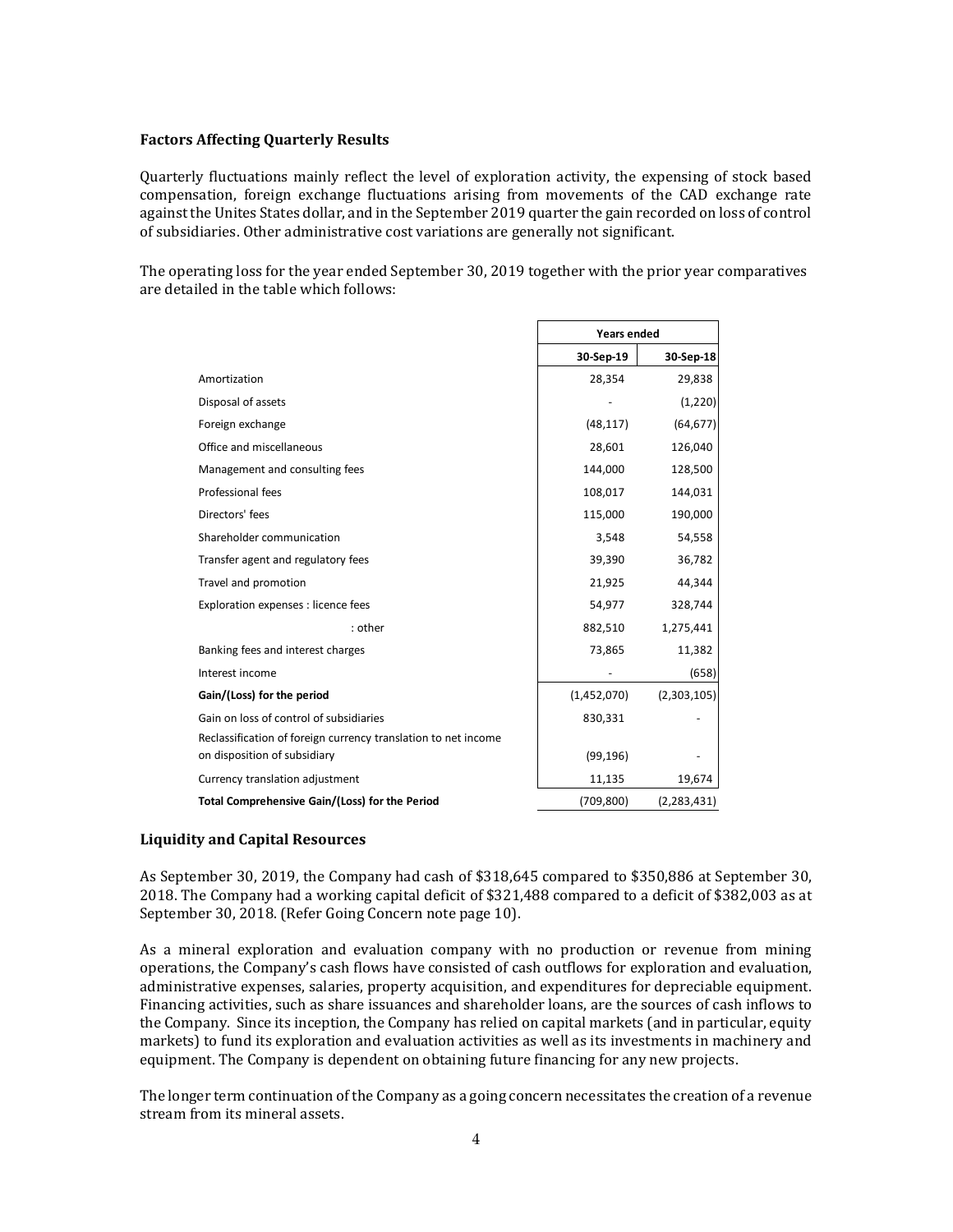## **CAPITAL DISCLOSURES**

Canadian Institute of Chartered Accountants ("CICA") Handbook, requires disclosure of an entity's objectives, policies and processes for managing capital; quantitative data about what the entity regards as capital; whether the entity has complied with any capital requirements; and, if it has not complied, the consequences of such non-compliance. The Company's capital is composed of shareholders' equity. The Company's objective is to raise sufficient capital to execute its exploration plan. The Company does not use any capital-based metrics. The Company does not have any externally imposed capital requirements.

### **Treasury Summary**

The Company had the following outstanding as at September 30, 2019:

| Shares   | 169,699,855 |
|----------|-------------|
| Warrants | Nil         |
| Options  | 8,600,000   |

Full details of share issuances as well as warrant and option transactions are provided in notes 9, 10 and 11 to the consolidated annual financial statements for the period ended September 30, 2019.

### **COURSE OF BUSINESS TRANSACTIONS**

### **Transactions with Related Parties**

During the year ended September 30, 2019, transactions with related parties were:

|                                                    |   | 2019    | 2018    |
|----------------------------------------------------|---|---------|---------|
| Directors fees paid or accrued*                    | S | 172,500 | 190,000 |
| M anagement and consulting fees paid or accrued to |   |         |         |
| CEO and CFO                                        |   | 144,000 | 144,000 |
|                                                    |   | 316,500 | 334,000 |

\* Since January 1, 2018 payment of directors' fees has been accrued but not paid. During the year ended September 30, 2019, directors' fees in the amount of \$57,500 were forgiven. As at September 30, 2019 accounts payable and accrued liabilities included \$374,920 (September 30, 2018 - \$165,000) due to various parties disclosed above.

No stock options were granted during the year.

During the year ended September 30, 2018 the Company entered into an interest-bearing secured credit facility with a significant shareholder, Resolute (Treasury) Pty Ltd. As at September 26, 2019, AUD\$750,000 was due to Resolute, and interest amounting to AUD\$76,263 had been accrued. The full amount of the loan and interest was extinguished on September 27, 2019. Refer Executive Summary (page 1 above). The managing director and CEO of Resolute served as a director of the Company until March 2019.

### **Off-Balance Sheet Transactions**

The Company has not entered into any off-balance sheet arrangements.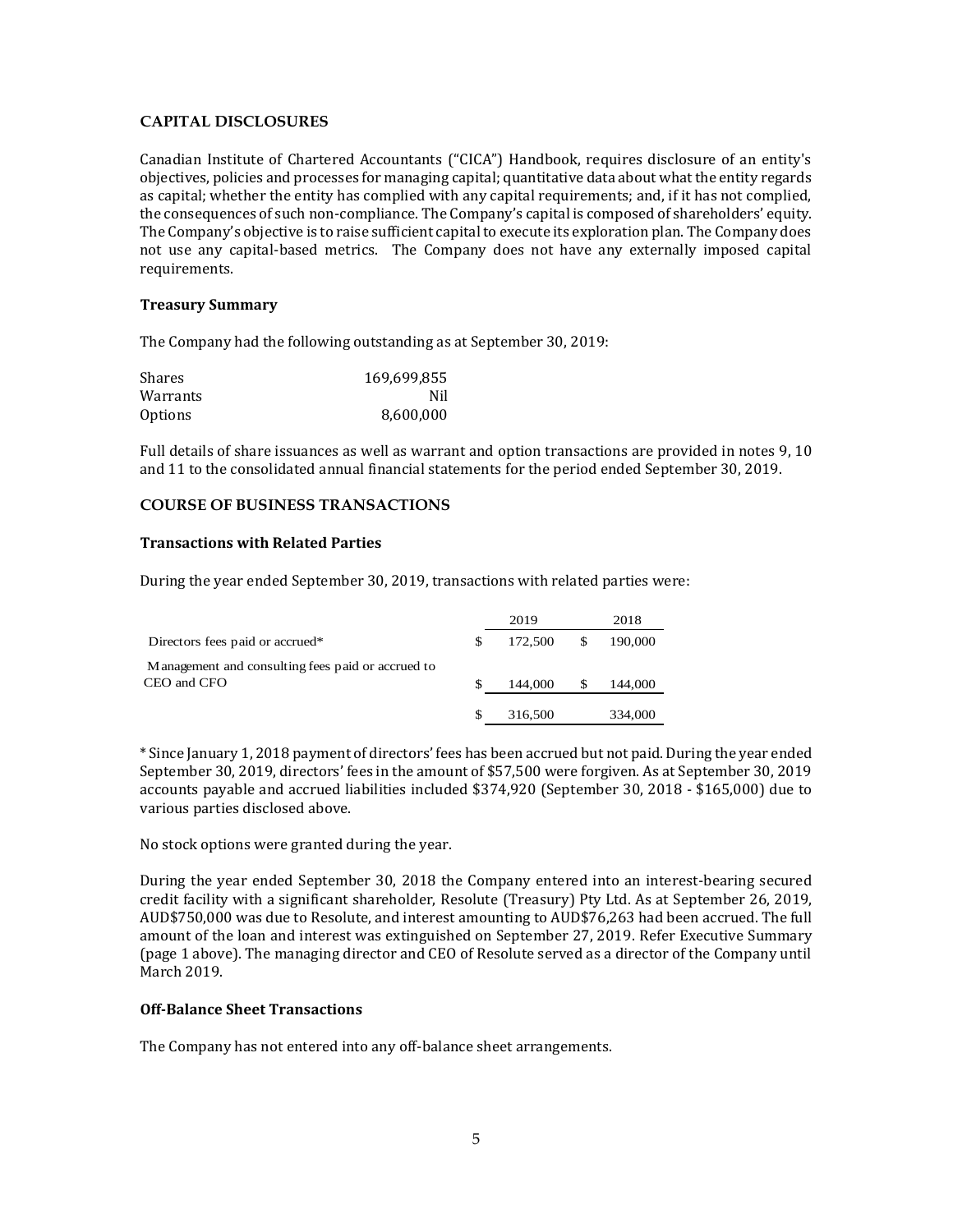### **Proposed Transactions**

The Company continues to review property and industry information in search of future opportunities in terms of new property acquisitions, business partnerships, mergers and acquisitions.

### **CRITICAL ACCOUNTING JUDGEMENTS AND ESTIMATION UNCERTAINTIES**

The preparation of the consolidated financial statements in conformity with IFRS requires that the Company's management make critical judgments, estimates and assumptions about future events that affect the amounts reported in the consolidated financial statements and related notes to the consolidated financial statements. Actual results may differ from those estimates. Estimates and assumptions are reviewed on an ongoing basis based on historical experience and other factors that are considered to be relevant under the circumstances. Revisions to estimates are accounted for prospectively.

The Company has identified the following critical accounting policies under which significant judgments, estimates and assumptions are made and where actual results may differ from these estimates under different assumptions and conditions and may materially affect financial results or the financial position reported in future periods.

## **Recoverability of Property, Plant and Equipment**

The Company assesses all property, plant and equipment at each reporting date to determine whether any indication of impairment exists. Where an indicator of impairment exists, a formal estimate of the recoverable amount is made, which is considered to be the higher of the fair value less costs to sell and value in use. These assessments require the use of estimates and assumptions such as long term commodity prices, discount rates, foreign exchange rates, future capital requirements, exploration potential and operating performance.

### **Property, Plant and Equipment - Estimated Useful Lives**

Management estimates the useful lives of property, plant and equipment based on the period during which the assets are expected to be available for use. The amounts and timing of recorded expenses for depreciation of property, plant and equipment for any period are affected by these estimated useful lives. The estimates are reviewed at least annually and are updated if expectations change as a result of physical wear and tear, technical or commercial obsolescence and legal or other limits to use. It is possible that changes in these factors may cause significant changes in the estimated useful lives of the Company's property, plant and equipment in the future.

#### **Share-based Payment Transactions**

The Company measures the cost of equity-settled transactions with employees by reference to the fair value of the equity instruments at the date at which they are granted. Estimating fair value for sharebased payment transactions requires determining the most appropriate valuation model, which is dependent on the terms and conditions of the grant. This estimate also requires determining the most appropriate inputs to the valuation model including the expected life of the share option, volatility and dividend yield and making assumptions about them. The assumptions and models used for estimating fair value for share-based payment transactions are disclosed where applicable in note 10 of the Annual Consolidated Financial Statements for the year ended September 30, 2019.

#### **Warrants**

Management uses judgement to determine the inputs to the Black-Scholes option pricing model including the expected life of the warrant, volatility, and dividend yield and making assumptions about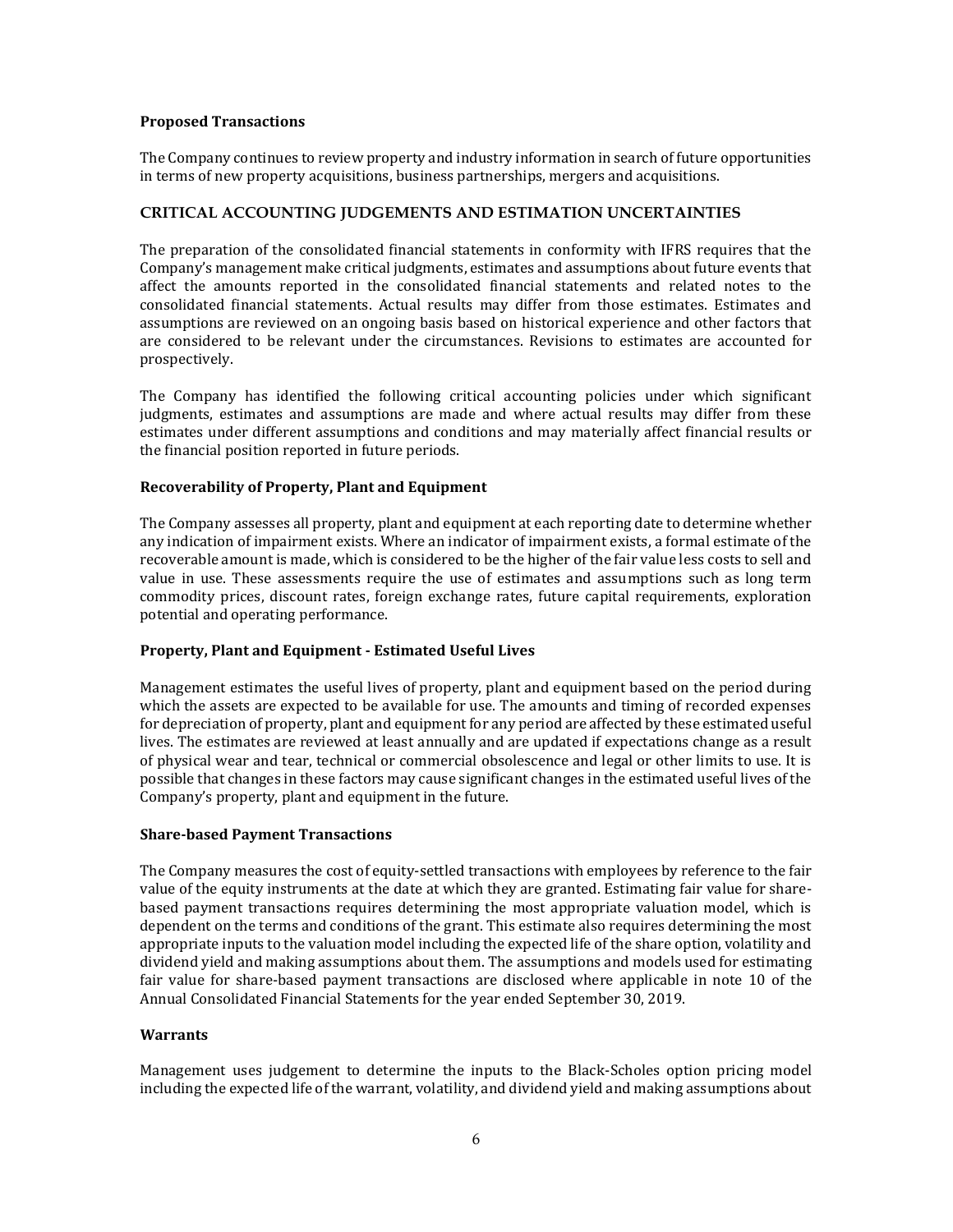them. The assumptions used for estimating the fair value of warrants are disclosed where applicable in Note 9 of the Annual Consolidated Financial Statements.

### **Determination of control of subsidiaries and joint arrangements**

Judgement is required to determine when the Company has control of subsidiaries or joint control of joint arrangements. This requires an assessment of the relevant activities of the investee, being those activities that significantly affect the investee's returns, including operating and capital expenditure decision-making, financing of the investee, and the appointment, remuneration and termination of key management personnel; and when the decisions in relation to those activities are under the control of the Company or require unanimous consent from the investors. Judgement is also required when determining the classification of a joint arrangement as a joint venture or a joint operation through an evaluation of the rights and obligations arising from the arrangement. Changes to the Company's access to those rights and obligations may change the classification of that joint arrangement.

Following the disposition of Kilo Goldmines Inc. on September 27, 2019 the Company has no subsidiaries or joint venture arrangements.

### **Determination of tax assets**

Management applies judgement in the determination of tax assets where applicable.

### **International Financial Reporting Standards ("IFRS")**

Note 3 to the annual consolidated financial statements for the year ended September 30, 2019 sets out significant accounting policies in accordance with IFRS.

### **BASIS OF PRESENTATION**

The annual consolidated financial statements have been prepared in accordance with International Financial Reporting Standards ("IFRS") as issued by the International Accounting Standards Board ("IASB") and interpretations of the International Financial Reporting Standards Interpretations Committee ("IFRIC").

The significant accounting policies have been applied consistently to all periods unless otherwise stated, and should be read in conjunction with the Company's annual consolidated financial statements. These policies are based on IFRS effective as of September 30, 2019. The Board of Directors approved the statements on January 23, 2020.

Consolidated financial statements have been prepared on the historical cost basis and are presented in Canadian Dollars. The functional currency of the Company and Kilo Inc. is the Canadian Dollar. The functional currency of KGL Somituri SARL, Isiro (Jersey) Limited, KGL Isiro SARL and Kilo Isiro Atlantic Ltd. is the United States Dollar.

#### **GOING CONCERN**

The consolidated financial statements have been prepared on a going concern basis which assumes that the Company will be able to realize its assets and discharge its liabilities in the normal course of business for the foreseeable future. The Company has not generated revenue from operations. During the year ended September 30, 2019, the Company reflected an operating loss of \$621,739 which included a gain of \$830,331 recorded on loss of control of subsidiaries (2018: Loss \$2,303,105), and as of that date, the Company's deficit was \$87,335,022 (September 30, 2018 - \$86,713,283). The Company intends to raise financing in order to fund future operating activities and engage in new projects. Whilst the Company has been successful in the past in raising funds, there is no assurance it will be able to do so in the future.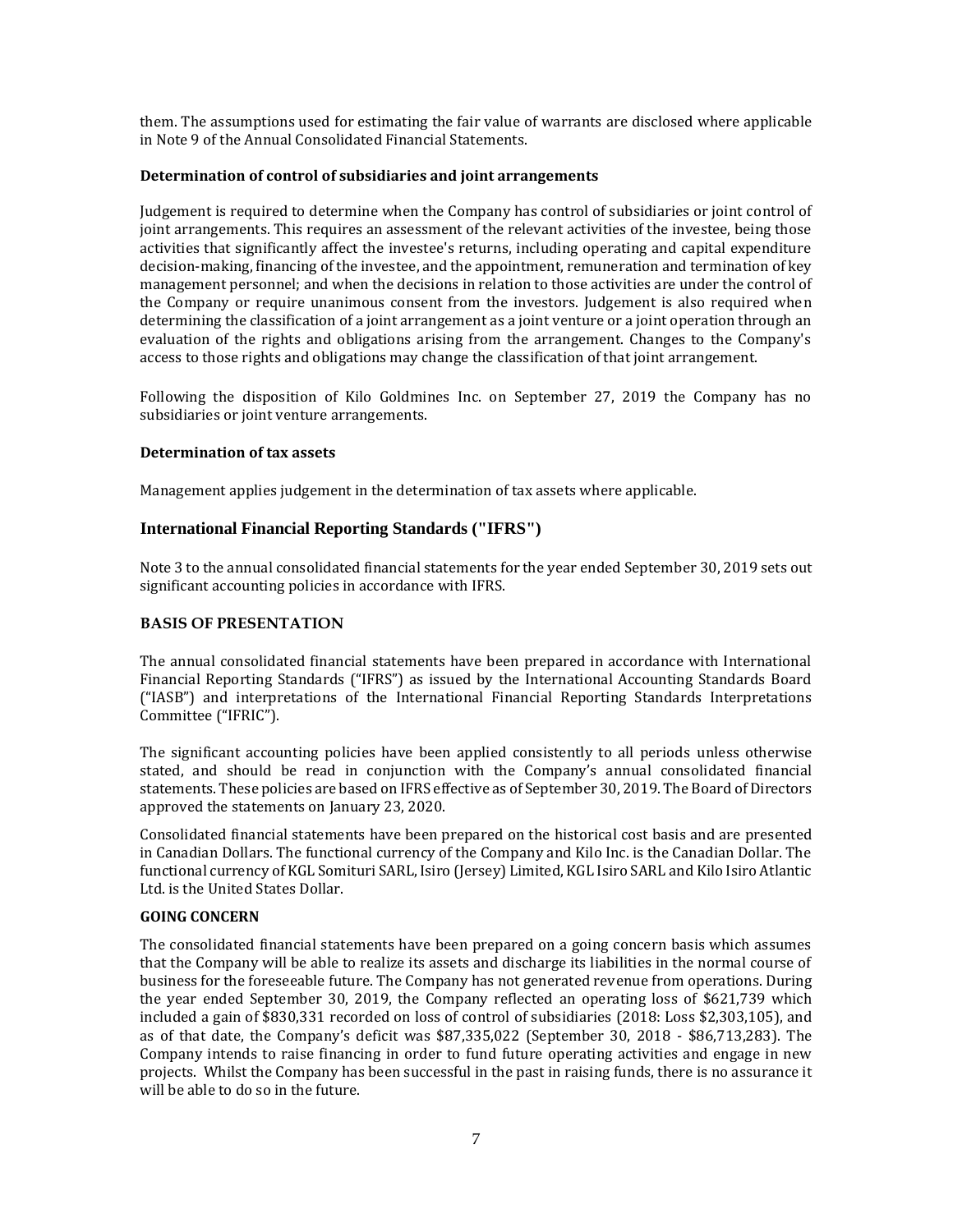### **FINANCIAL INSTRUMENTS**

IFRS 7 establishes a fair value hierarchy that reflects the significance of inputs used in making fair value measurements as follows:

| Level 1 | quoted prices in active markets for identical assets or liabilities;                                      |
|---------|-----------------------------------------------------------------------------------------------------------|
| Level 2 | inputs other than quoted prices included in Level 1 that are observable for                               |
|         | the asset or liability, either directly (i.e. as prices) or indirectly (i.e. from<br>derived prices) and; |
| Level 3 | inputs for the asset or liability that are not based upon observable market<br>data                       |

Assets are classified in their entirety based on the lowest level of input that is significant to the fair value measurement.

#### **Fair Values**

Except as disclosed elsewhere in the consolidated financial statements, the carrying amounts for the Company's financial instruments approximate their fair values because of the short-term nature of these items. Reclamation bonds, which are long term, are valued at amortized cost which approximates their fair value.

The Company's risk exposures and the impact on the Company's financial instruments are summarized below:

### **Credit risk**

Credit risk is the risk of a financial loss to the Company if a customer or counterparty to a financial instrument fails to meet its contractual obligation. The Company is not exposed to any significant credit risk as at September 30, 2019.

#### **Liquidity risk**

Liquidity risk is the risk that an entity will not be able to meet its financial obligations as they come due. As at September 30, 2019, the liquidity risk is high as the Company has a working capital deficiency of \$321,488 (September 30, 2018 - \$388,312). All of the Company's current financial liabilities and receivables have contractual maturities of less than 120 days and are subject to normal trade terms.

#### **Market risk**

(i) Interest rate risk

The Company has limited cash and cash equivalents balances. The Company's current policy is to invest its excess cash in highly liquid money market investments such as interest bearing deposit accounts and guaranteed investment certificates. These short term money market investments are subject to interest rate fluctuations.

(ii) Foreign currency risk

The Company's functional currency is primarily the Canadian dollar. The majority of the Company's operating expenses are transacted in Canadian dollars, and the majority of the Company's resource property costs are transacted in United States dollars ("USD \$"). As at September 30, 2019, the Company had cash of \$45,823 denominated in United States dollars. As at September 30, 2019, the Company also had accounts payable of 35,787 United Kingdom Pounds Sterling.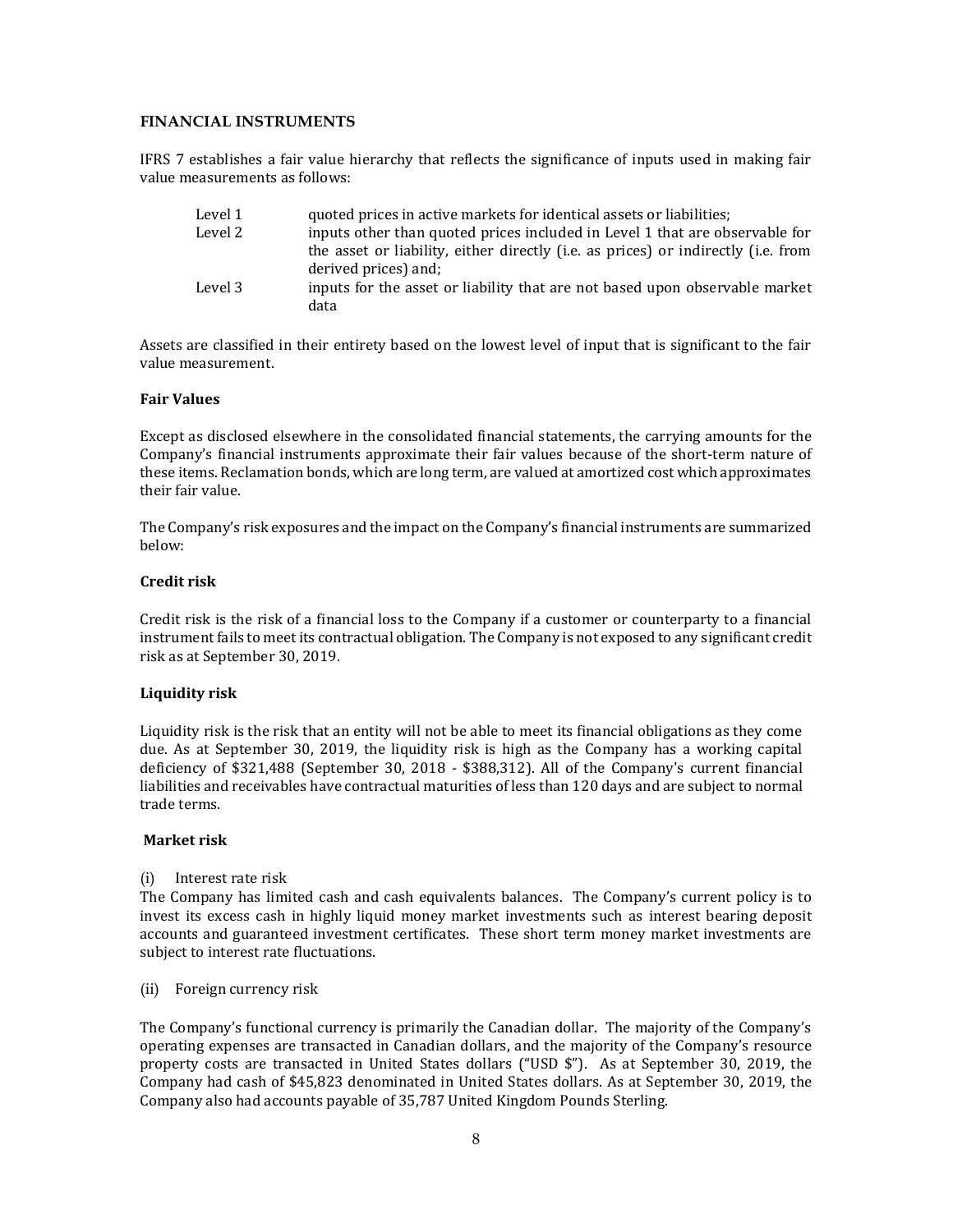(iii) Price risk

The prices of metals and minerals fluctuate widely and are affected by many factors outside of the Company's control. The prices of metals and minerals and future expectation of such prices have a significant impact on the market sentiment for investment in mining and mineral exploration companies. This in turn may impact the Company's ability to raise equity financing for its long term working capital requirements.

#### **Future Accounting Changes**

IFRS 16 Leases was issued in January 2016 and replaces IAS 17 Leases. Under IAS 17, lessees were required to make a distinction between a finance lease and an operating lease. If the lease was classified as a finance lease, a lease liability was included on the statement of financial position. IFRS 16 now requires lessees to recognize a right of use asset and lease liability reflecting future lease payments for virtually all lease contracts. The right of use asset is treated similarly to other nonfinancial assets and depreciated accordingly. The lease liability accrues interest. The IASB has included an optional exemption for certain short term leases and leases of low value assets; however, this exemption can only be applied by lessees. Under IFRS 16, a contract is, or contains, a lease if the contract conveys the right to control the use of an identified asset for a period of time in exchange for consideration. Control is conveyed where the customer has both the right to direct the identified asset's use and obtain substantially all the economic benefits from that use. IFRS 16 is effective for annual periods beginning on or after January 1, 2019 with early adoption permitted if IFRS 15, Revenue from Contracts with Customers, is also applied.

The Company has determined that adoption of this standard will have no impact on the Company's reporting.

### **DISCLOSURE CONTROLS AND PROCEDURES AND INTERNAL CONTROL OVER FINANCIAL REPORTING**

Management, including the President and Chief Executive Officer ("CEO") and the Chief Financial Officer ("CFO"), is responsible for designing, establishing, and maintaining a system of internal controls over financial reporting ("ICFR") to provide reasonable assurance that all information prepared by the Company for external purposes is reliable and timely. Internal control over financial reporting is designed to provide reasonable assurance regarding the reliability of financial reporting and the preparation of the consolidated financial statements for external purposes in accordance with IFRS.

The Company's internal control over financial reporting includes those policies and procedures that (i) pertain to the maintenance of records that, in reasonable detail, accurately reflect the transactions of the Company; (ii) provide reasonable assurance that transactions are recorded as necessary to permit preparation of financial statements in accordance with IFRS, and that receipts and expenditures of the Company are being made only in accordance with authorizations of management and directors of the Company; and (iii) provide reasonable assurance regarding prevention or timely detection of unauthorized acquisition, use or disposition of the Company's assets that could have a material effect on the Company's Financial Statements. Due to its inherent limitations, internal control over financial reporting and disclosure may not prevent or detect all misstatements.

The CEO / CFO has evaluated whether there were changes to the ICFR during the year ended September 30, 2019 that have materially affected, or are reasonably likely to materially affect, the ICFR. As a result, no such significant changes were identified through their evaluation.

There have been no material changes in the Company's internal control over financial reporting during the year ended September 30, 2019, that have materially affected, or are reasonably likely to materially affect, internal control over financial reporting.